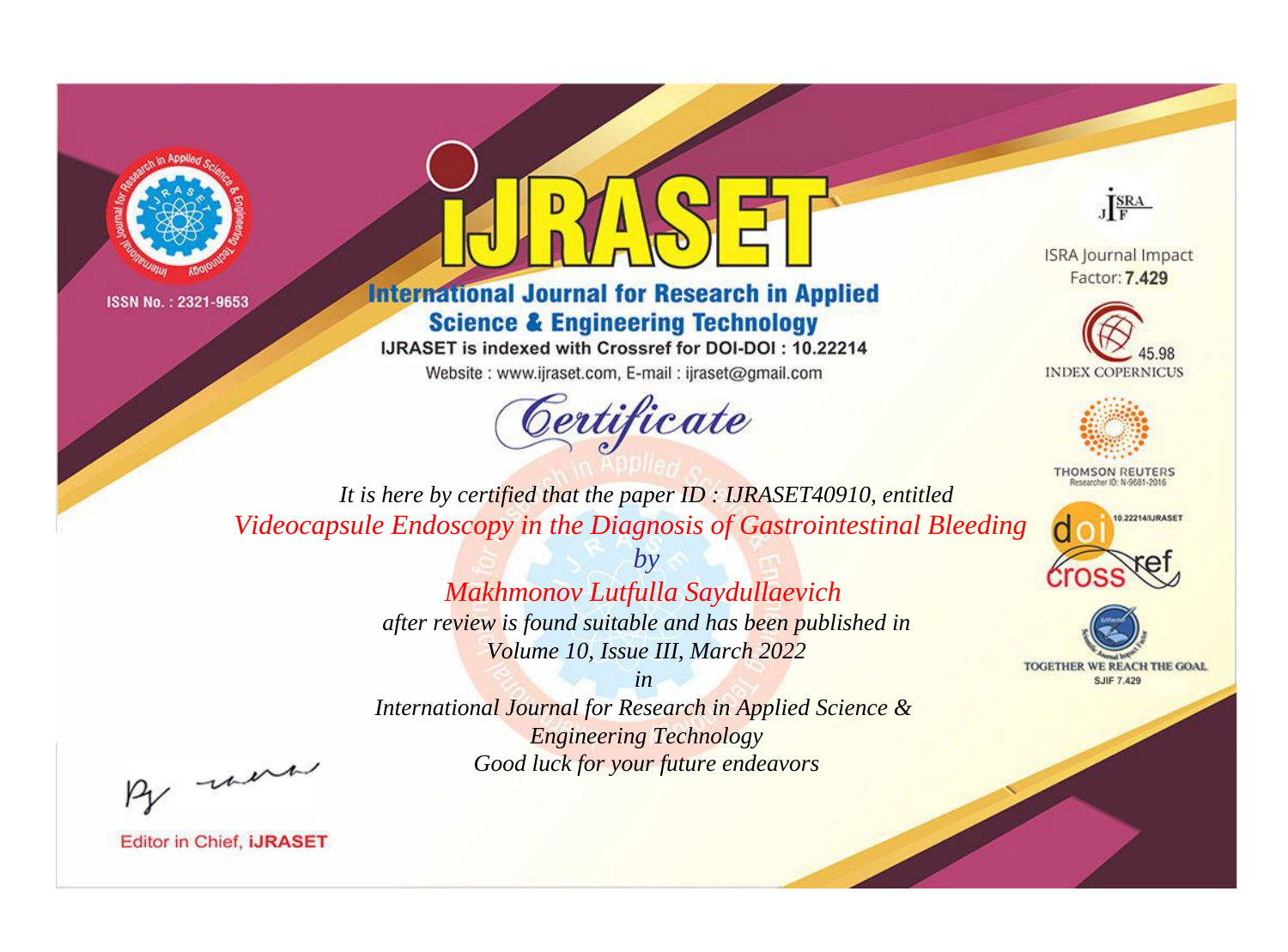



**International Journal for Research in Applied Science & Engineering Technology** 

IJRASET is indexed with Crossref for DOI-DOI: 10.22214

Website: www.ijraset.com, E-mail: ijraset@gmail.com



JERA

**ISRA Journal Impact** Factor: 7.429





**THOMSON REUTERS** 



TOGETHER WE REACH THE GOAL **SJIF 7.429** 

*It is here by certified that the paper ID : IJRASET40910, entitled Videocapsule Endoscopy in the Diagnosis of Gastrointestinal Bleeding*

> *by Karimov Tulkin Negmatovich*

*after review is found suitable and has been published in Volume 10, Issue III, March 2022*

*in* 

*International Journal for Research in Applied Science & Engineering Technology Good luck for your future endeavors*

By morn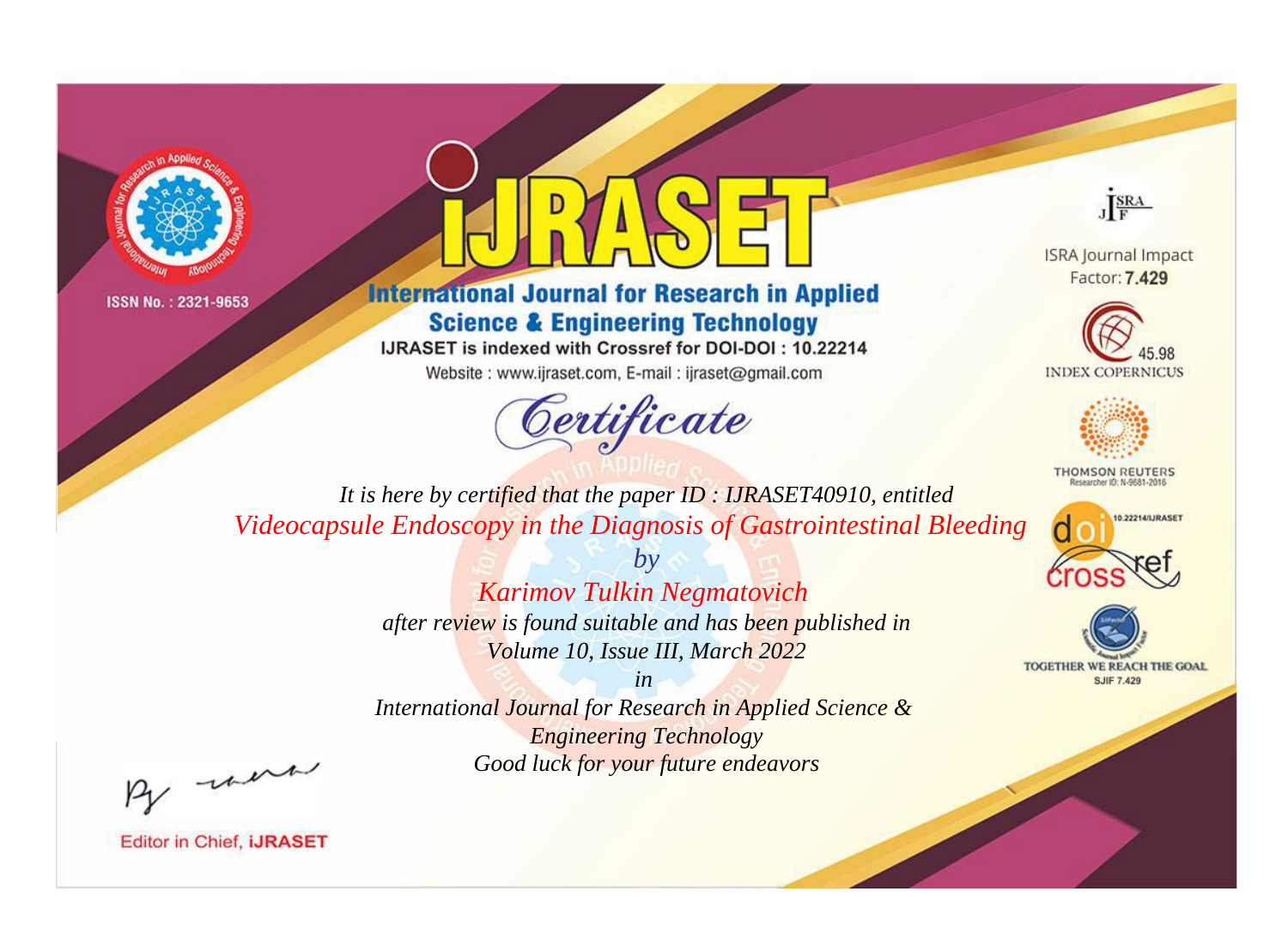



**International Journal for Research in Applied Science & Engineering Technology** 

IJRASET is indexed with Crossref for DOI-DOI: 10.22214

Website: www.ijraset.com, E-mail: ijraset@gmail.com



JERA

**ISRA Journal Impact** Factor: 7.429





**THOMSON REUTERS** 



TOGETHER WE REACH THE GOAL **SJIF 7.429** 

*It is here by certified that the paper ID : IJRASET40910, entitled Videocapsule Endoscopy in the Diagnosis of Gastrointestinal Bleeding*

*by*

## *Babakalonov Shukhrat Ibragimovich*

*after review is found suitable and has been published in Volume 10, Issue III, March 2022*

*in* 

*International Journal for Research in Applied Science & Engineering Technology Good luck for your future endeavors*

By morn